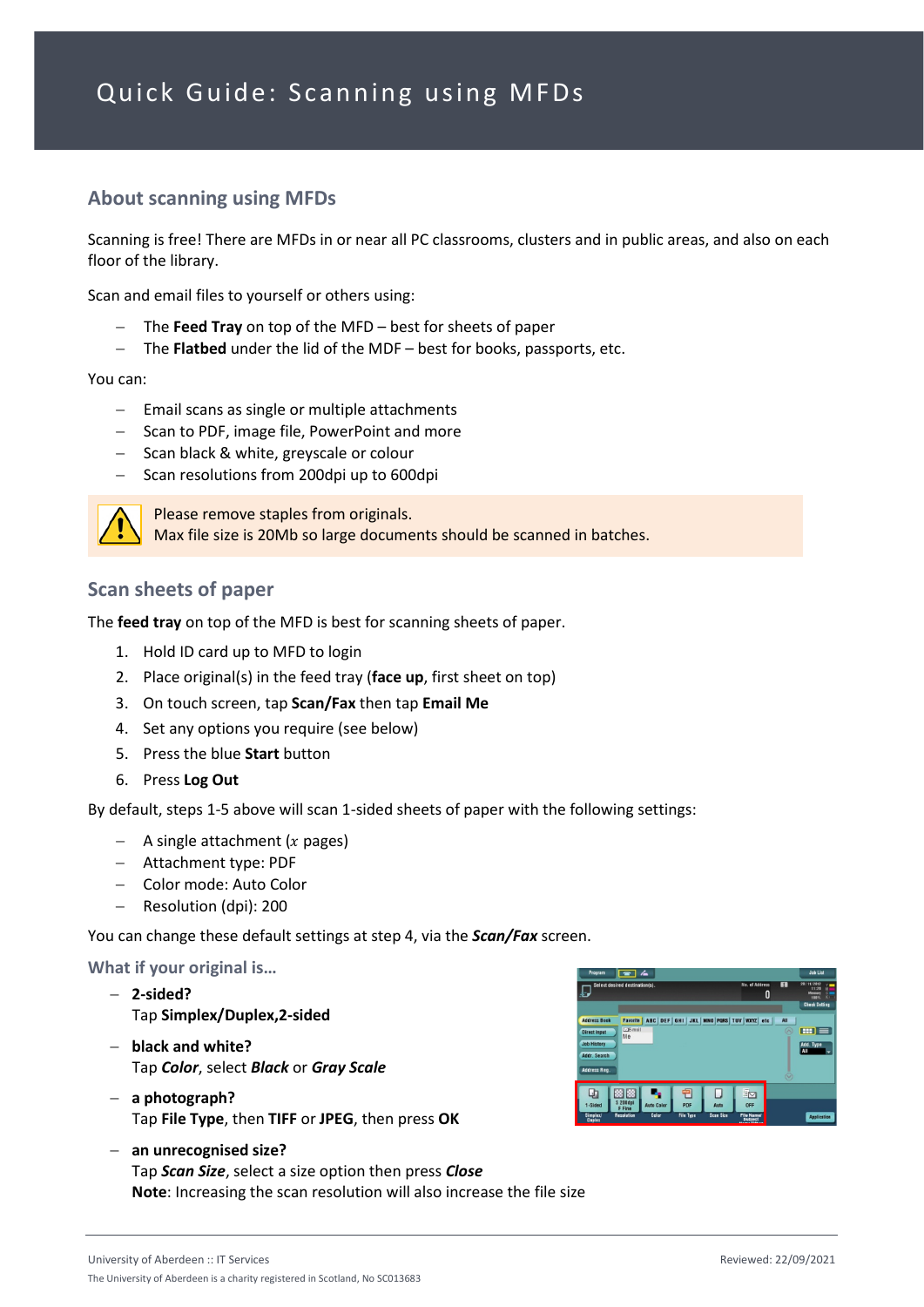## **Scan a book, passport etc.**

Use the **flatbed**, under the MFD lid, for scanning books and other irregular shaped originals.

### **Scan a single page or item using the flatbed**

If you only have a single page or item to scan, you can follow the instructions for **scanning sheets of paper** (described on page 1). Simply place your original on the flatbed instead of the feed tray at step 2.

#### **Scan multiple pages or items using the flatbed**

If you have multiple pages or items to scan using the flatbed, follow the instructions below to group your scanned pages into a single email attachment.

- 1. Hold your ID card up to MFD to login
- 2. Lift lid and place first original **face down** on the flatbed
- 3. Tap **Scan/Fax**
- 4. Tap **Email Me** to send to yourself, or **Direct Input** to send to someone else (see below)
- 5. Tap **Application** (bottom right of the Scan screen
- 6. In the **No. of Originals** section, tap **Separate Scan** so it is **ON**
- 7. Tap **Close** to return to the **Scan/Fax** screen
- 8. Press the **blue Start** button to scan first original
- 9. Remove original and place the next one
- 10. Press the blue **Start** button
- 11. Repeat steps 9 and 10 until all originals are scanned, then tap **Finish**
- 12. Press the blue **Start** button to send the scan and complete the process.
- 13. Press **Log Out**.



If the Start button is not glowing blue, you have not selected all the required options.

Check that you have selected a destination for your scan- either your own email address (step 4 above), or someone else's (see below).

## **What if you want to email your scan to someone else?**

If you have followed the steps in this guide, you will receive an email with a file attachment. This is your scan output.

You can forward this email and attachment to other recipients as needed. This allows you to open and check the attachment before sending it to anyone else.

If you would prefer to email the scan directly from the MFD to someone else, at step 4 above:

- − Press **Direct Input** on the **Scan/Fax** screen
- − Press **E-mail** and enter the recipient's email address
- − Continue on to step 5 (above)